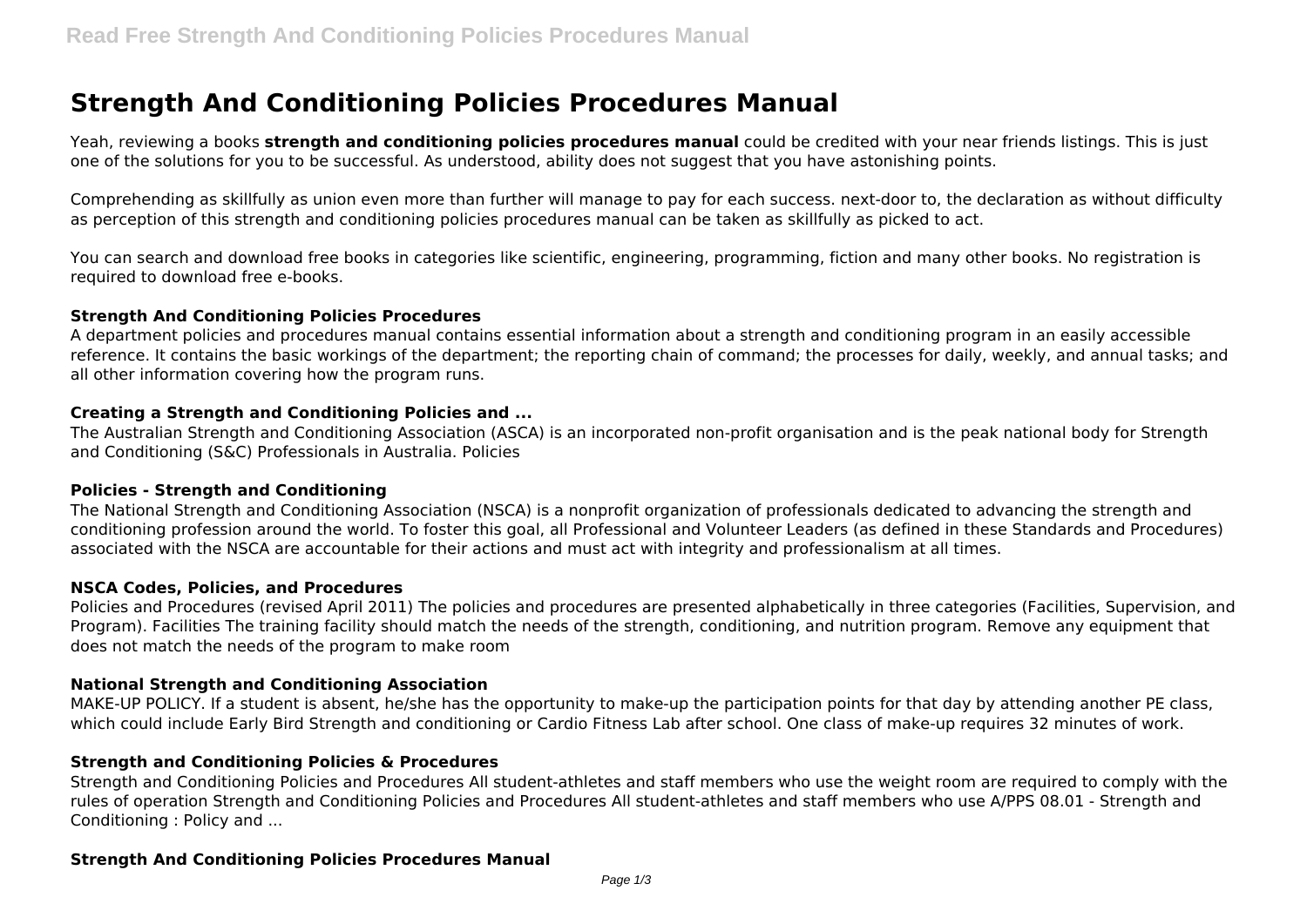Strength & Conditioning Education 2 Day Business Accelerator; Our Course Catalogue; Blog. Business; Coaching; Nutrition; Power Training; Speed Training; Sports Specific Training; Strength Training; Youth Training and Development; SCE Merchandise; Policies. Strength & Conditioning Policies and T&Cs; Our Story. Meet the team; Contact

## **Strength & Conditioning Policies and T&Cs - STRENGTH ...**

Strength and Conditioning Policies and Procedures All student-athletes and staff members who use the weight room are required to comply with the rules of operation

## **Strength & Conditioning Policies and Procedures ...**

•The most foundational goal of a strength and conditioning program is to improve athletic performance. Injury prevention should also be a goal. Developing a mission statement and a list of program objectives should involve the entire strength and conditioning staff, athletic administration, and sports medicine staff.

## **Developing a Policies and Procedures Manual**

strength and conditioning policies procedures manual and numerous ebook collections from fictions to scientific research in any way. in the course of them is this strength and conditioning policies procedures manual that can be your partner. Page 1/3. Bookmark File PDF Strength And Conditioning

## **Strength And Conditioning Policies Procedures Manual**

Strength And Conditioning Policies Procedures Manual Getting the books strength and conditioning policies procedures manual now is not type of challenging means. You could not by yourself going in the manner of books amassing or library or borrowing from your contacts to retrieve them.

## **Strength And Conditioning Policies Procedures Manual**

Bookmark File PDF Strength And Conditioning Policies Procedures Manual If you're looking for out-of-print books in different languages and formats, check out this non-profit digital library. The Internet Archive is a great go-to if you want access to historical and academic books. circuit diagram guide, demigods and magicians three stories

## **Strength And Conditioning Policies Procedures Manual**

Merely said, the strength and conditioning policies procedures manual is universally compatible in the manner of any devices to read. Project Gutenberg is a charity endeavor, sustained through volunteers and fundraisers, that aims to collect and provide as many high-quality ebooks as possible.

## **Strength And Conditioning Policies Procedures Manual**

Return to Table of Contents. Updated 7/05. FACILITIES: STRENGTH AND CONDITIONING. The Kansas Athletics strength and conditioning program is designed to enhance the physical well-being of its student-athletes through strength training, flexibility, anaerobic conditioning, nutritional consultation, sports-specific physiological analysis and rehabilitation.

# **Policies and Procedures – 704C Facilities: Strength and ...**

•Peaceful + Strength Therapists are happy to adjust pressure, temperature, musical volume, work longer on an area or move on if you request it.

•The client may choose to: leave on as much clothing as needed for comfort, refuse any massage methods, stop massage at any time and is free to